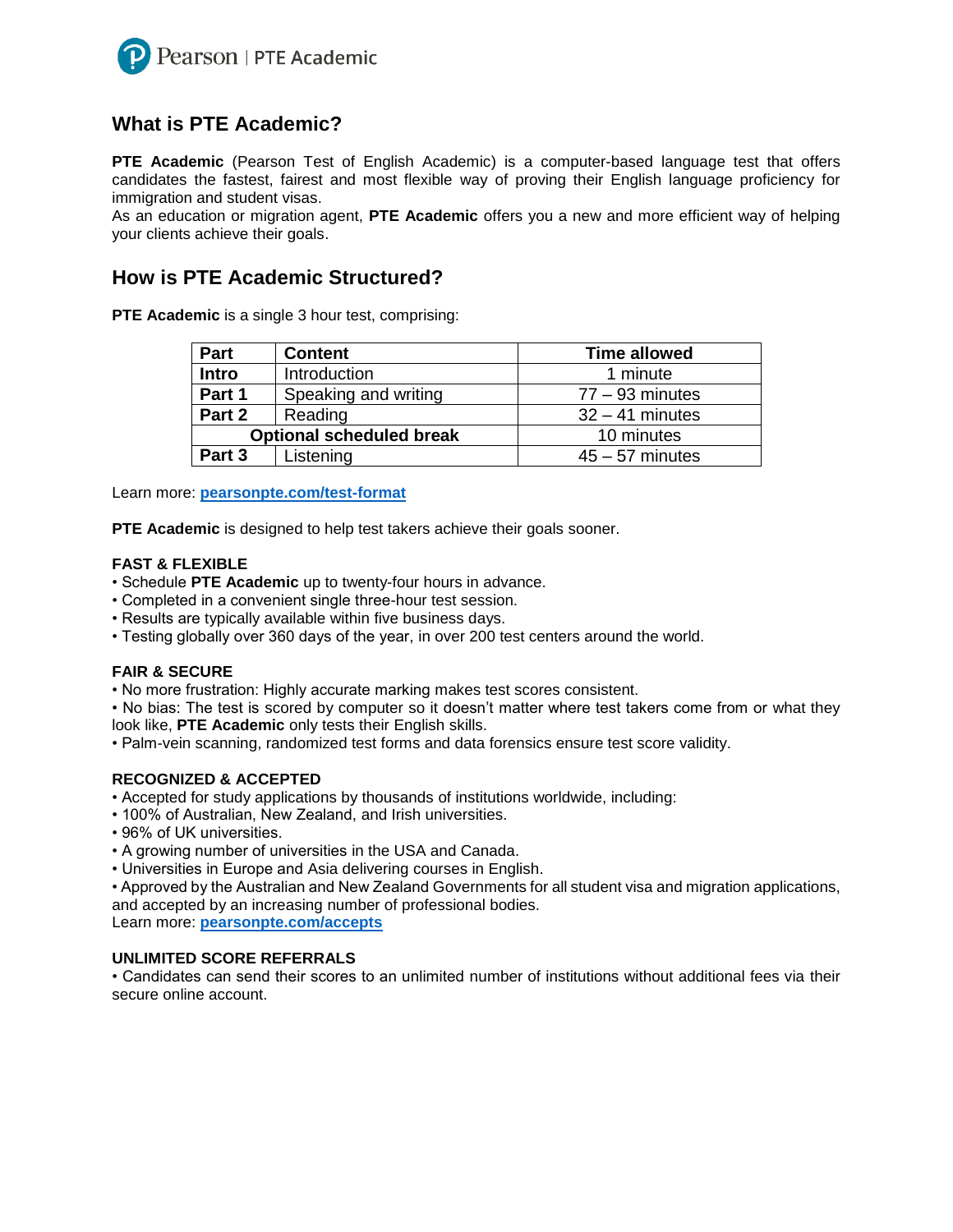

#### **Question Types**

**PTE Academic** consists of three main parts and there are 20 different question types. The test is an integrated skills test, each question type assessing one language skill or a combination of language skills. Question types are task-based, representing the range of functions and situations that students will encounter in an English speaking environment. The table below shows the test structure, question types and time allowed.

| <b>Part of Test</b>             | <b>Question Type</b>                         | <b>Time Allowed</b> |  |  |
|---------------------------------|----------------------------------------------|---------------------|--|--|
|                                 | <b>Personal introduction</b>                 | 1 minute            |  |  |
| Part 1:                         | <b>Read aloud</b>                            |                     |  |  |
| <b>Speaking &amp; Writing</b>   | <b>Repeat sentence</b>                       |                     |  |  |
|                                 | <b>Describe image</b>                        | 30 - 35 minutes     |  |  |
|                                 | <b>Re-tell lecture</b>                       |                     |  |  |
|                                 | <b>Answer short question</b>                 |                     |  |  |
|                                 | 2 x Summarize written text                   | 20 minutes          |  |  |
|                                 | <b>Summarize written text or Write Essay</b> | 10 or 20 minutes    |  |  |
|                                 | <b>Write Essay</b>                           | 20 minutes          |  |  |
| Part 2: Reading                 | Multiple-choice, choose single answer        |                     |  |  |
|                                 | Multiple-choice, choose multiple answers     |                     |  |  |
|                                 | Re-order paragraphs                          | 32-41 minutes       |  |  |
|                                 | <b>Reading: Fill in the blanks</b>           |                     |  |  |
|                                 | Reading & Writing: Fill in the blanks        |                     |  |  |
| <b>Optional scheduled break</b> | 10 minutes                                   |                     |  |  |
|                                 | Summarize spoken text                        | 20-30 minutes       |  |  |
| Part 3:                         | Multiple-choice, choose multiple answers     |                     |  |  |
| <b>Listening</b>                | <b>Fill in the blanks</b>                    |                     |  |  |
|                                 | <b>Highlight correct summary</b>             |                     |  |  |
|                                 | Multiple-choice, choose single answer        | 23-28 minutes       |  |  |
|                                 | <b>Select missing word</b>                   |                     |  |  |
|                                 | <b>Highlight incorrect words</b>             |                     |  |  |
|                                 | <b>Write from dictation</b>                  |                     |  |  |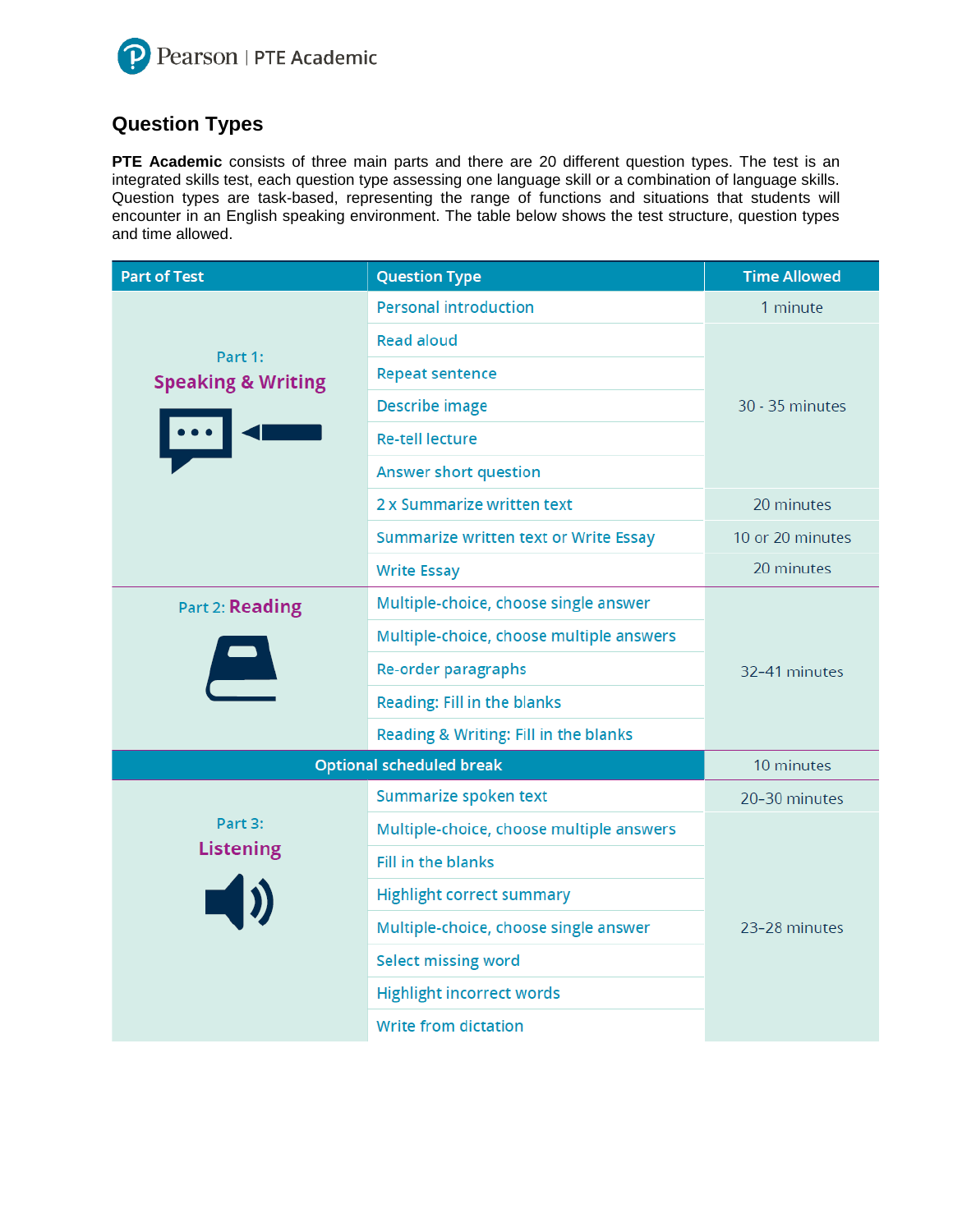

| Item Type                                            | <b>Task</b>                                                                                                                              | <b>Skills</b><br>assessed | Prompt<br>length        | Time to answer                                      | No. of<br>Items |
|------------------------------------------------------|------------------------------------------------------------------------------------------------------------------------------------------|---------------------------|-------------------------|-----------------------------------------------------|-----------------|
| <b>Read Aloud</b>                                    | A text appears on screen, Read the text<br>aloud                                                                                         | Reading and<br>Speaking   | Text up to<br>60 words  | Varies by item, depending<br>on the length of text. | $6 - 7$         |
| Repeat<br>Sentence                                   | After listening to a recording of a<br>sentence, repeat the sentence                                                                     | Listening and<br>Speaking | $3 - 9$<br>seconds      | 15 seconds                                          | $10 - 12$       |
| <b>Describe</b><br>Image                             | An image appears on screen. Describe<br>the image in detail.                                                                             | Speaking                  | N/A                     | 40 seconds                                          | $6 - 7$         |
| <b>Retell Lecture</b>                                | After listening to or writing a lecture,<br>re-tell the lecture in your own words                                                        | Listening and<br>Speaking | up to 90<br>seconds     | 40 seconds                                          | $3 - 4$         |
| <b>Answer Short</b><br>Question                      | After listening to a question, answer<br>with a single word or a few words                                                               | Listening and<br>Speaking | $3 - 9$<br>seconds      | to seconds                                          | $10 - 12$       |
| Summarize<br><b>Written Text</b>                     | After reading the text, write a one<br>sentence summary of the passage                                                                   | Reading and<br>Writing    | Text up to<br>300 words | 10 Mins                                             | $2 - 3$         |
| <b>Write Essay</b>                                   | Write a 200-300 words essay on a given<br>topic                                                                                          | Writing                   | $2 - 3$<br>sentences    | 20 Mins                                             | $1 - 2$         |
| Multiple-choice,<br>choose single<br>answer          | After reading a text, answer a multiple-<br>choice question on the content or tone<br>of the text by selecting one response              | Reading                   | Text up to<br>110 words |                                                     | $2 - 3$         |
| Multiple-choice,<br>choose multiple<br>answer        | After reading a text, answer a multiple-<br>choice question on the content or tone<br>of the text by selecting more than one<br>response | Reading                   | Text up to<br>300 words | One Single Timed Section 32-41 Minutes              | $2 - 3$         |
| Re-order<br>paragraph                                | Several text boxes appear on screen in a<br>random order. Put the text boxes in the<br>correct order                                     | Reading                   | Text up to<br>150 words |                                                     | $2 - 3$         |
| Reading: Fill in<br>the blanks                       | A text appears on screen with several<br>gaps. Drag words from the text box<br>below to fill the gaps                                    | Reading                   | Text up to<br>80 words  |                                                     | $4 - 5$         |
| <b>Reading and</b><br>writing: Fill in<br>the blanks | A text appears on screen with several<br>gaps. Fill in each gap from a drop-down<br>list of response options                             | Reading and<br>Writing    | Text up to<br>300 words |                                                     | $5 - 6$         |
|                                                      |                                                                                                                                          |                           |                         |                                                     |                 |

**Optional Break**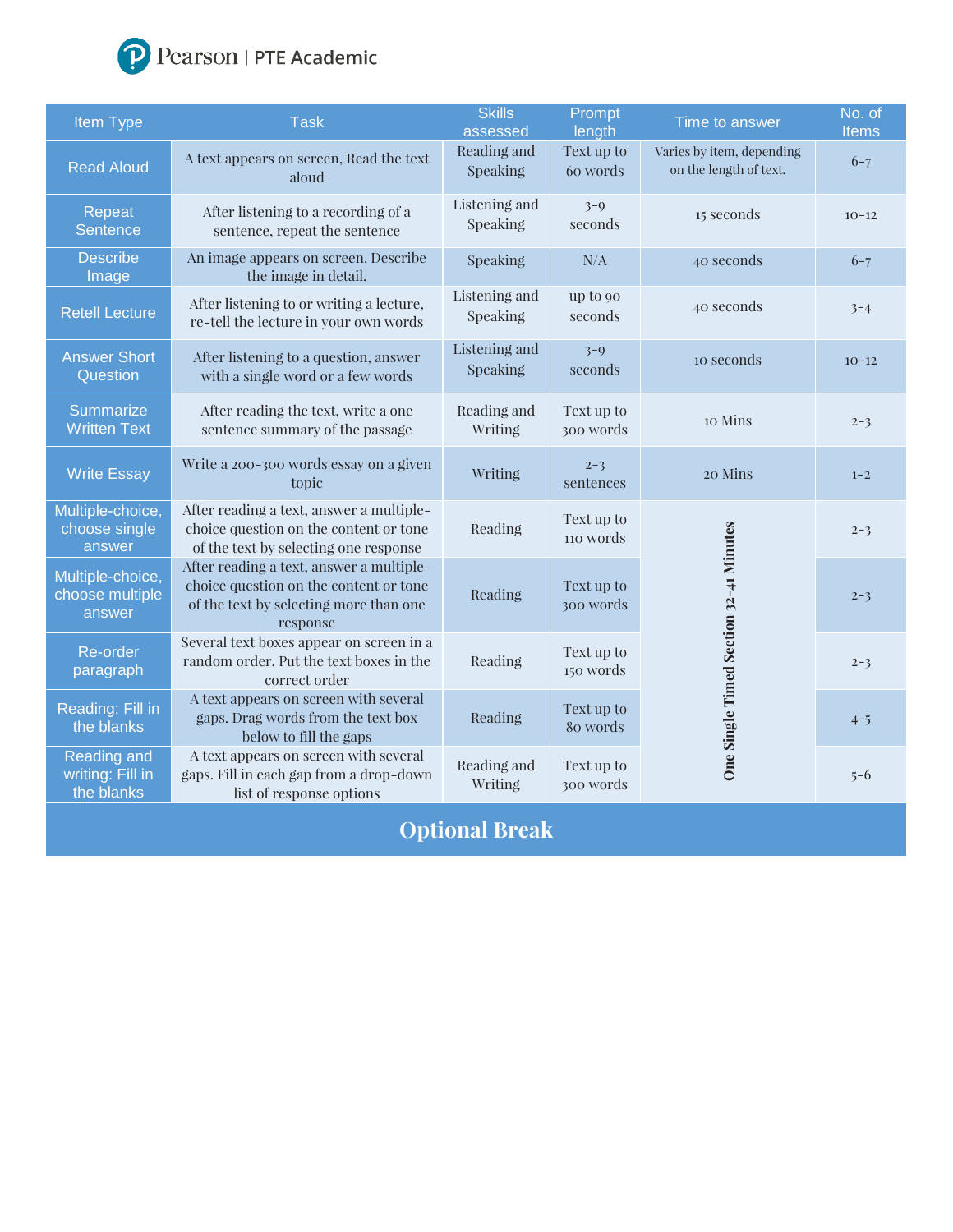

| <b>Item Type</b>                              | <b>Task</b>                                                                                                                                                       | <b>Skills assessed</b>   | <b>Prompt</b><br>length | <b>Time to answer</b> | No. of<br><b>Items</b> |
|-----------------------------------------------|-------------------------------------------------------------------------------------------------------------------------------------------------------------------|--------------------------|-------------------------|-----------------------|------------------------|
| <b>Summarize</b><br><b>Spoken Text</b>        | After listening to a recording, write a<br>50-70 words summary                                                                                                    | Listening and<br>Writing | 60-90 sec               | <b>20-30 Mins</b>     | $2 - 3$                |
| Multiple-choice,<br>choose multiple<br>answer | After listening to a recording, answer<br>a multiple-choice question on the<br>content or tone of the recording by<br>selecting more than one response            | Listening                | 40-90 sec               | 23-28 Minutes         | $2 - 3$                |
| Fill in the blanks                            | A transcript of recording appears on<br>screen with several gaps. After<br>listening to a recording, type the<br>missing word in each gap                         | Listening and<br>Writing | $30 - 60$ sec           |                       | $2 - 3$                |
| <b>Highlight</b><br>correct<br>summary        | After listening to a recording, select<br>the paragraph that best summarizes<br>the recording                                                                     | Listening and<br>Reading | 30-90 sec               |                       | $2 - 3$                |
| Multiple-choice,<br>choose multiple<br>answer | After listening to a recording, answer<br>a multiple-choice question on the<br>content or tone of the recording by<br>selecting one response                      | Listening                | $30 - 60$ sec           |                       | $2 - 3$                |
| <b>Select missing</b><br>word                 | After listening to a recording, select<br>the missing word that completes the<br>recording from a list of options                                                 | Listening                | 20-70 sec               |                       | $2 - 3$                |
| <b>Highlight</b><br>incorrect words           | The transcript of a recording<br>appears on screen. While listening to<br>the recording, identify the words in<br>the transcript that differ from what<br>is said | Listening and<br>Reading | 15-50 sec               |                       | $2 - 3$                |
| <b>Write from</b><br>dictation                | After listening to a recording of a<br>sentence, type the sentence                                                                                                | Listening and<br>Writing | $3-5$ sec               |                       | $3 - 4$                |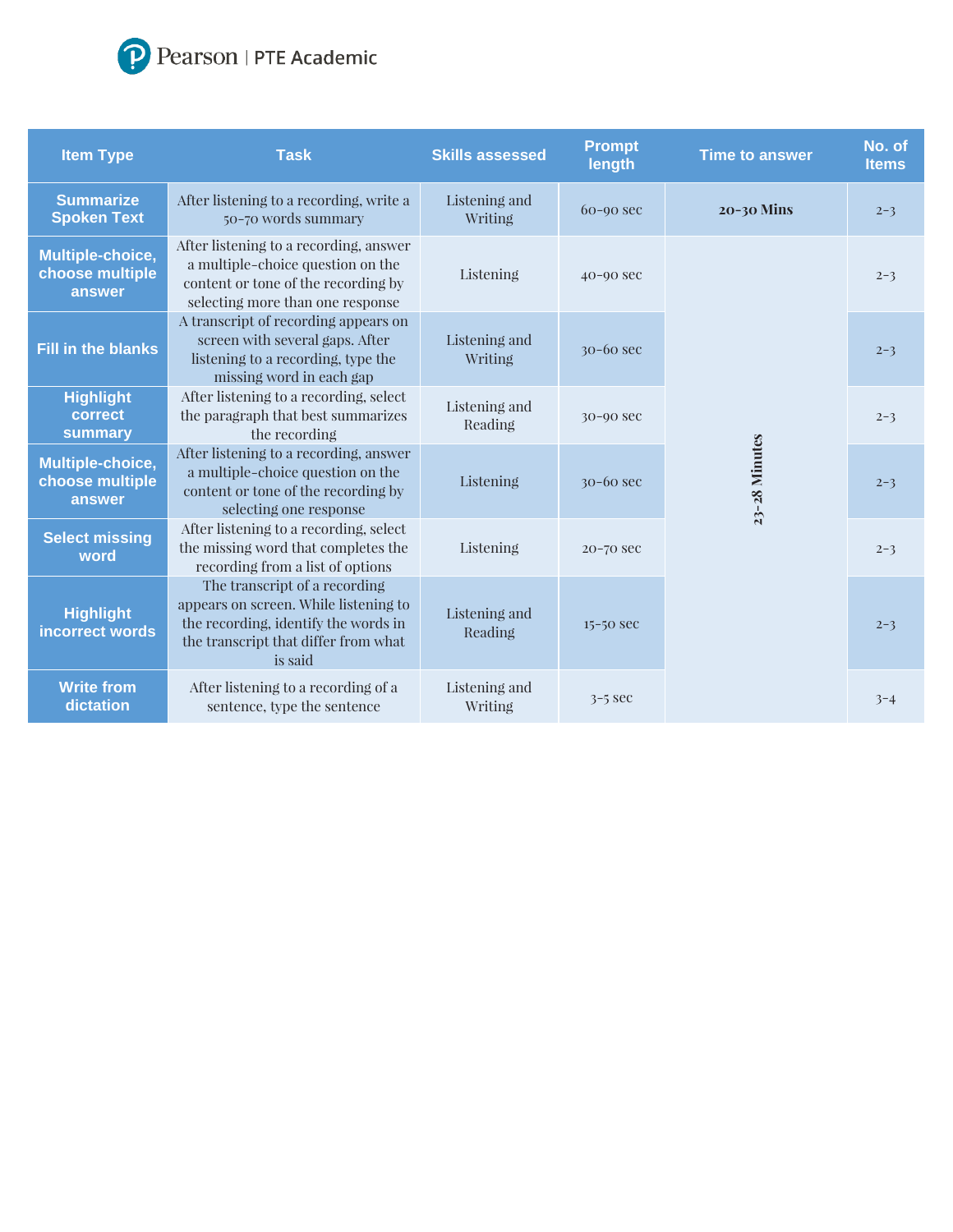

#### Part 1: Speaking & Writing  $(77 - 93)$  Minutes)

In Part 1 you will be tested on your speaking and writing skills. The time given to this section is 77-93 minutes.

To assess speaking, your skills will be tested by your ability to produce spoken English in an academic environment.

The writing section will require you to write responses in academic English using correct grammar and spelling.

#### Speaking: 1.1 Personal introduction

The personal introduction is an opportunity for you to give your selected institutions some information about yourself. You will have 25 seconds to read the prompt and prepare your response, and then 30 seconds to record your response. This item is not scored, but will be sent together with your score report to the institutions selected by you. You are only able to record your answer once.

#### Speaking: 1.2 Read aloud

In this section, you are given a text (up to 60 words) and are asked to **read the text aloud**. You do 6-7 of these items, depending on the combination of items in your test.

[http://www.youtube.com/watch?v=BWAuA\\_kMAkY&feature=g-upl](http://www.youtube.com/watch?v=BWAuA_kMAkY&feature=g-upl) <https://pearsonpte.com/the-test/format/english-speaking-writing/read-aloud/>

#### Speaking: 1.3 Repeat sentence

In this section, you hear a sentence. You are asked to **repeat the sentence** exactly as you heard it. You do 10-12 of these items, depending on the combination of items in your test. <http://www.youtube.com/watch?v=arhWbOTXp2Q&feature=g-upl> <https://pearsonpte.com/the-test/format/english-speaking-writing/repeat-sentence/>

#### Speaking: 1.4 Describe image

In this section, you are given an image. You are asked to **describe in detail what the image** is showing. You do 6-7 of these items, depending on the combination of items in your test. <http://www.youtube.com/watch?v=ZkodEwtrmRE&feature=g-upl> <https://pearsonpte.com/the-test/format/english-speaking-writing/describe-image/>

## Speaking: 1.5 Re-tell lecture

In this section, you hear a lecture. You are asked to **retell the lecture in your own words**. You do 3-4 of these items, depending on the combination of items in your test. <http://www.youtube.com/watch?v=z6jPSFKCejQ&NR=1&feature=endscreen> <https://pearsonpte.com/the-test/format/english-speaking-writing/re-tell-lecture/>

#### Speaking: 1.6 Answer short question

In this section, you are asked a question, **the answer to which is a word or few words**. You do 10-12 of these items, depending on the combination of items in your test. <http://www.youtube.com/watch?v=gbp7cgzFfv8&feature=g-upl> <https://pearsonpte.com/the-test/format/english-speaking-writing/answer-short-question/>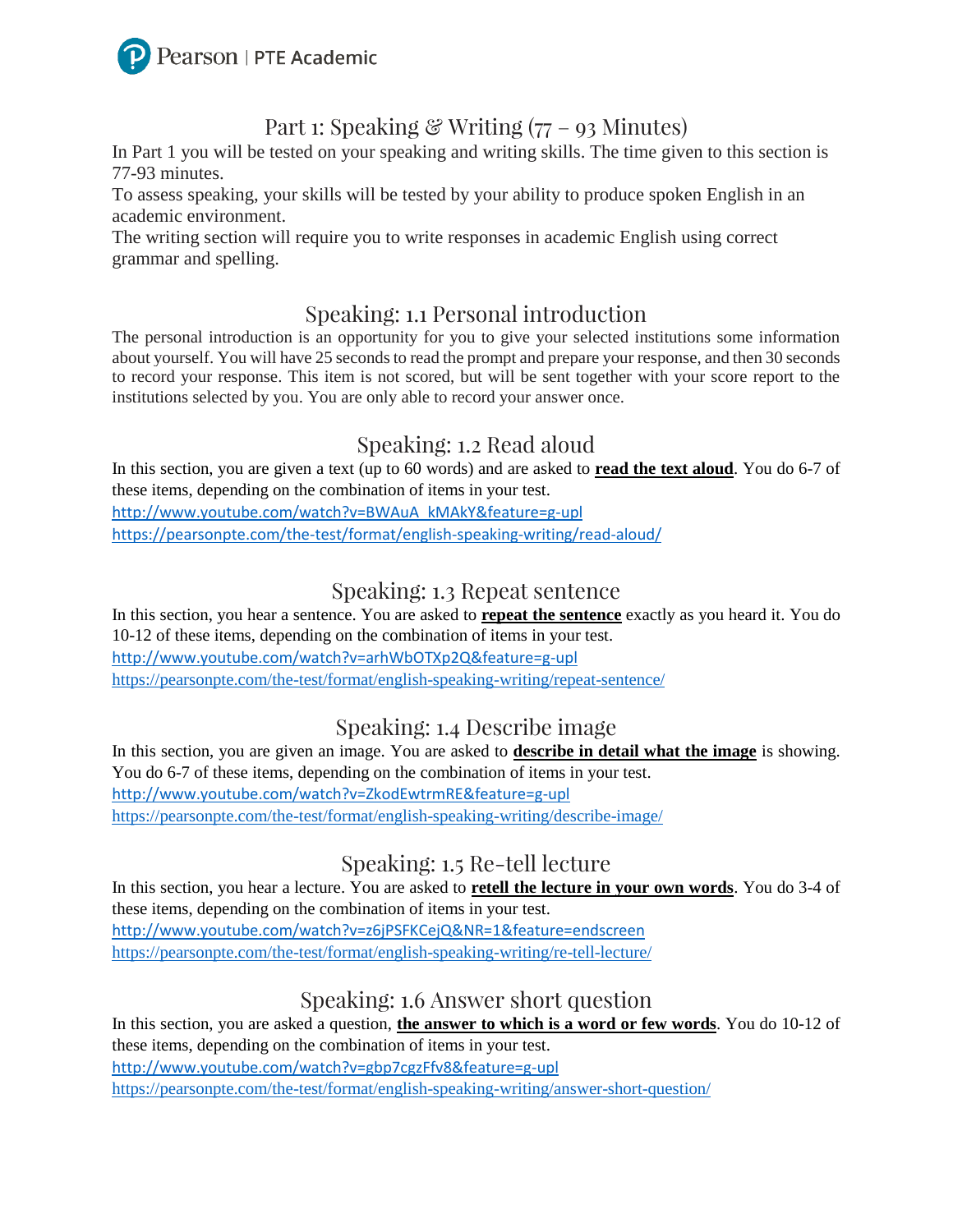

#### Writing: 1.7 Summarize written text

In these sections, you read a text. You are then asked to **summarize the text** in one or two sentence. You are given ten minutes to write each summary sentence.

<http://www.youtube.com/watch?v=7yayG7CopEs&feature=g-upl>

https://pearsonpte.com/the-test/format/english-speaking-writing/summarize-written-text/

#### Writing: 1.8 Essay

In this section, you are given a prompt to read. You are then asked to write an essay (200-300 words). You are given twenty minutes to write your essay. <http://www.youtube.com/watch?v=CRscgO9M9QU&NR=1&feature=endscreen>

<https://pearsonpte.com/the-test/format/english-speaking-writing/essay/>

# Part 2: Reading (32 – 41 Minutes)

In part 2 you will be tested on your reading skills. This single timed section contains 15-20 independent and integrated skills items, depending on the combination of items in a given test. Different response formats, including multiple-choice, re-order paragraphs, and fill in the blanks, are designed to test your ability to read, write and listen to information provided in English. Because PTE Academic is an integrated skill test, one item type in this part of the test also assesses writing skills.

#### Reading: 2.1 Multiple choice, single answer

In this section, you read a text (up to 110 words). You are then given a multiple-choice question with three to five answer options. You choose the one correct answer option. You do 2-3 of these items, depending on the combination of items in your test.

<http://www.youtube.com/watch?v=SUx9ssfhkXE&feature=g-upl> <https://pearsonpte.com/the-test/format/english-reading/multiple-choice-single-answer/>

#### Reading: 2.2 Multiple choice, multiple answer

In this section, you read a text (up to 300 words). You are then given a multiple-choice question with three to five answer options. You choose the one correct answer option. You do 2-3 of these items, depending on the combination of items in your test.

<http://www.youtube.com/watch?v=YjVqzHCsUx4&NR=1&feature=endscreen> <https://pearsonpte.com/the-test/format/english-reading/multiple-choice-multiple-answer/>

#### Reading: 2.3 Re-order paragraphs

In this section, you are given a text (up to 150 words) divided into paragraphs. The paragraphs are in the wrong order. You have to drag and drop the paragraphs into the correct order. You do 2-3 of these items, depending on the combination of items in your test.

<http://www.youtube.com/watch?NR=1&v=7PlZuWLN4Nw&feature=endscreen> <https://pearsonpte.com/the-test/format/english-reading/re-order-paragraphs/>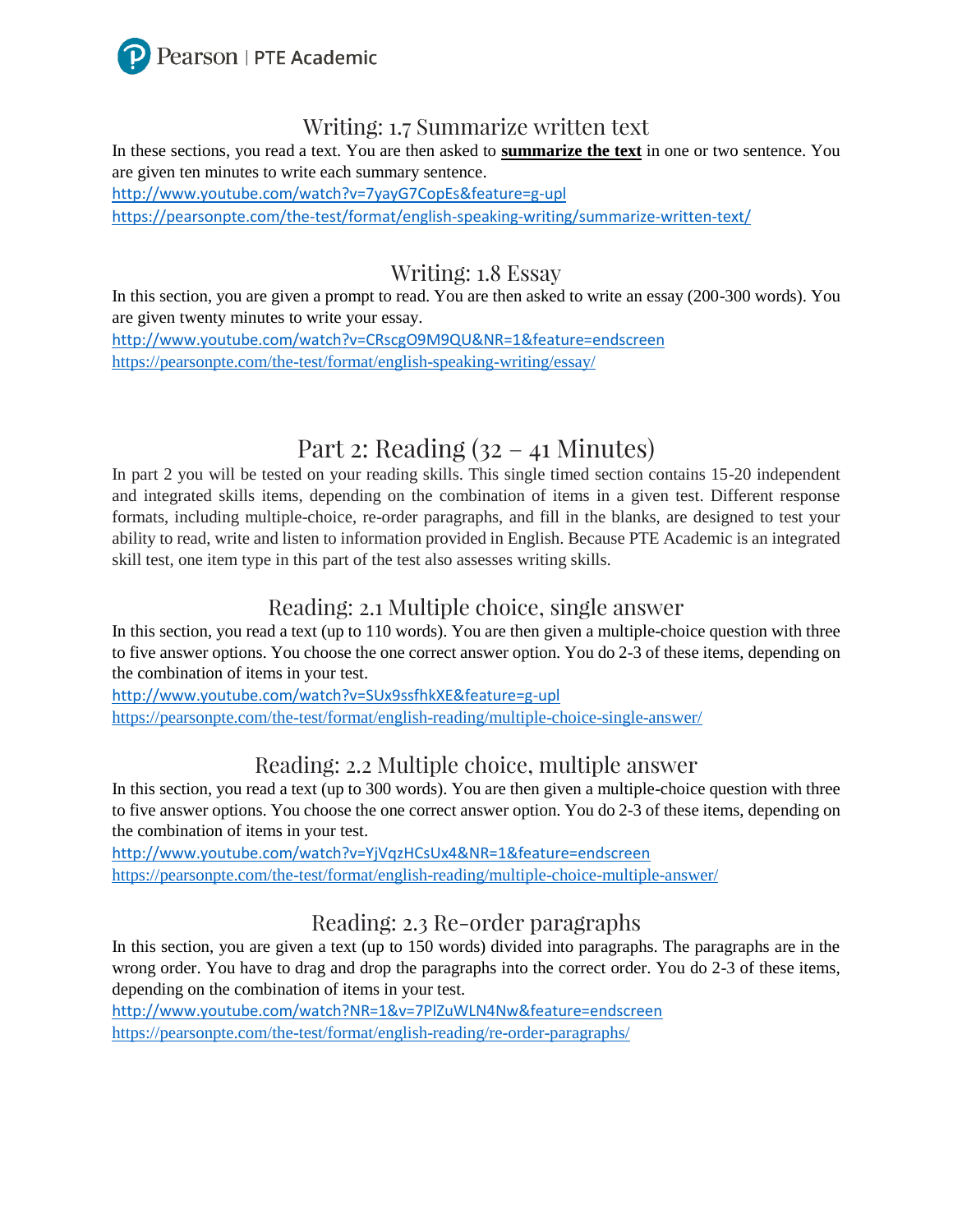

### Reading: 2.4 Fill in the Blanks

In this section, you read a text (up to 80 words) which has blanks in it. You drag words from a box and drop each text. You do 4-5 of these items, depending on the combination of items in your test. <http://www.youtube.com/watch?NR=1&v=quVl2x5PoMs&feature=endscreen> https://pearsonpte.com/the-test/format/english-reading/fill-in-the-blanks/

#### Reading: 2.5 Reading & Writing Fill in the blanks

In this section, you read a text (up to 300 words) which has blanks in it. You click on each blank and a drop down list appears. You choose the correct word from each list to complete the text. You do 5-6 of these items, depending on the combination of items in your test.

<http://www.youtube.com/watch?NR=1&v=n-dKFPhRQ4I&feature=endscreen> https://pearsonpte.com/the-test/format/english-reading/reading-and-writing-fill-in-the-blanks/

# Part 3: Listening (45 – 57 Minutes)

Part 3 consists of questions that are based on audio or video clips which begin to play automatically. You hear each audio or video clip only once so listen carefully. You are allowed to take notes.

For each question you have the opportunity to adjust the volume. While the audio clip is playing, move the control bar to the right to increase the volume or to the left to decrease the volume.

#### Listening: 3.1 Summarize spoken text

In this section, you listen to a short lecture. You are then asked to write a summary of that lecture (50-70 words) for a fellow student who was not present in the lecture. You do 2-3 of these items, depending on the combination of items in your test.

<http://www.youtube.com/watch?v=k-GjTXvCMWQ&feature=g-upl> https://pearsonpte.com/the-test/format/english-listening/summarize-spoken-text/

## Listening: 3.2 Multiple choice, multiple answer

In this section, you listen to a recording on an academic subject. You are then given a multiple choice question with five to seven answer options. You choose all the correct answer options. You do 2-3 of these items, depending on the combination of items in your test.

<http://www.youtube.com/watch?v=q0eBIM70pns&feature=g-upl> <https://pearsonpte.com/the-test/format/english-listening/multiple-choice-multiple-answer/>

## Listening & Writing: 3.3 Fill in the blanks

In this section, you listen to a recording while you read a transcription of that recording. The transcription has up to five blanks in it. As you listen, you type in the missing words you hear. You do 2-3 of these items, depending on the combination of items in your test.

<http://www.youtube.com/watch?v=KpeIFXg1jAQ&feature=g-upl>

<https://pearsonpte.com/the-test/format/english-listening/fill-in-the-blanks/>